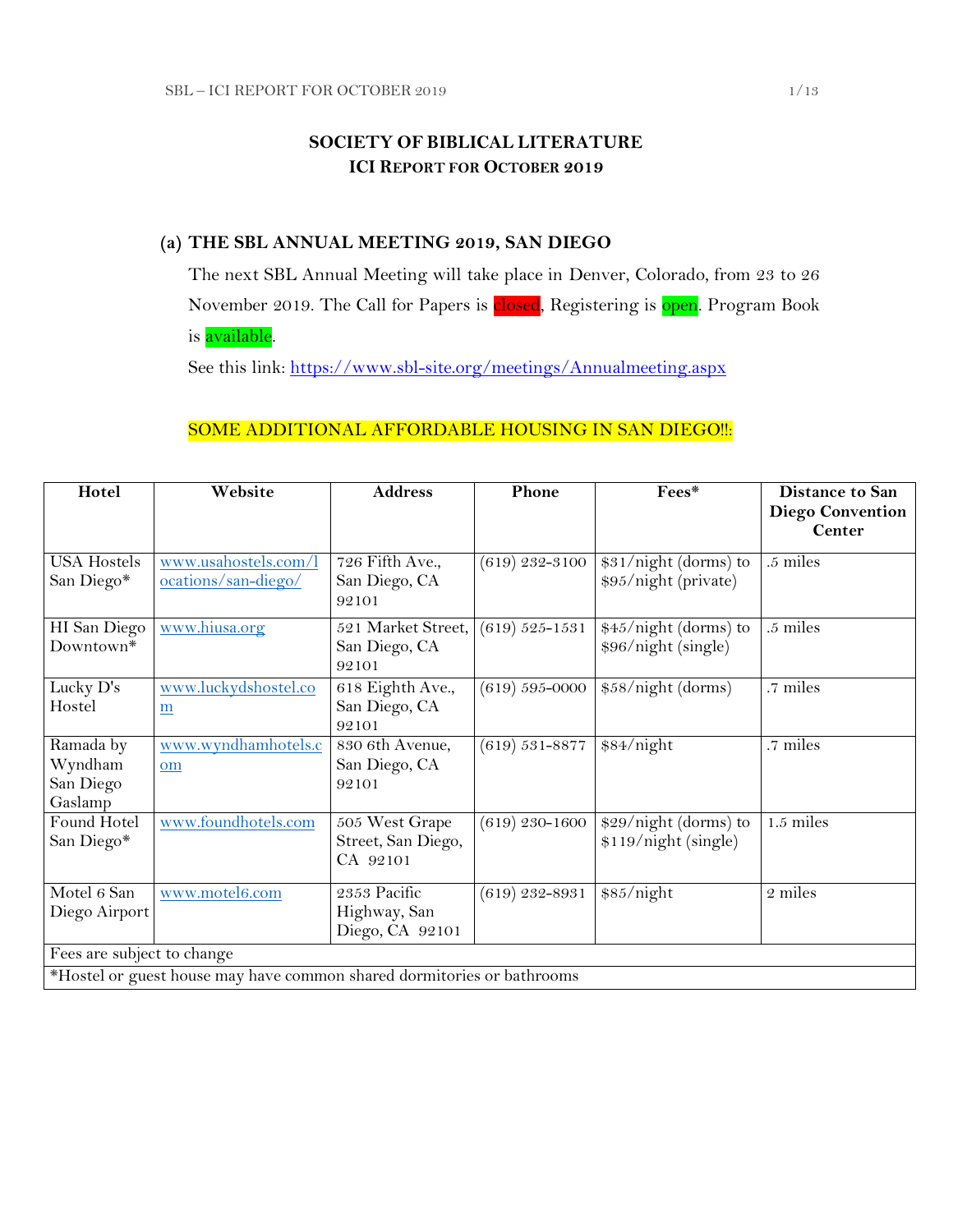#### **(b) THE SBL INTERNATIONAL MEETING 2020, ADELAIDE**

The next SBL International Meeting will take place in the University of Adelaide, Adelaide, Australia, from 5 to 9 July 2020. The Call for Papers opens on November 10 2019, Registering is not open yet. Program Book is not available yet. See this link:<https://www.sbl-site.org/meetings/Internationalmeeting.aspx>

**Visa letters for travel to the Annual or International Meetings** In order to facilitate attendance by those in ICI countries at SBL Congresses, **[Samantha Spitzner](mailto:samantha.spitzner@sbl-site.org)** has been appointed as the SBL visa coordinator. Samantha will advise members who need visas in order to travel to and participate in the Annual or International Meetings. She will not prepare applications, but will be a source of information to aid members in submitting applications and will provide letters of intent if needed by those participating in the meeting as presenters or committee members. For more information, please contact Samantha directly.

#### **(c) SBL INTERNATIONAL TRAVEL AWARDS**

The SBL International Travel Awards offer opportunities to current SBL members outside North America to attend the Annual or International Meeting, to participate in the program, to enhance their professional development, and to build their network with fellow scholars. These grants help facilitate the work of Program Units and the International Cooperation Initiative ("ICI"). These grants are intended to support underrepresented and underresourced scholars. As such, preference will be given to women, people of historically underrepresented ethnicities, and members from **[ICI-qualifying countries](https://www.sbl-site.org/assets/pdfs/ICIcountries.pdf)**. A key criterion is an applicant's demonstrable financial need.

Four International Travel Award Panels (ITAP) will administer the awards each year, serving four geographic regions:

- Africa and Middle East
- Asia and Pacific
- Eastern Europe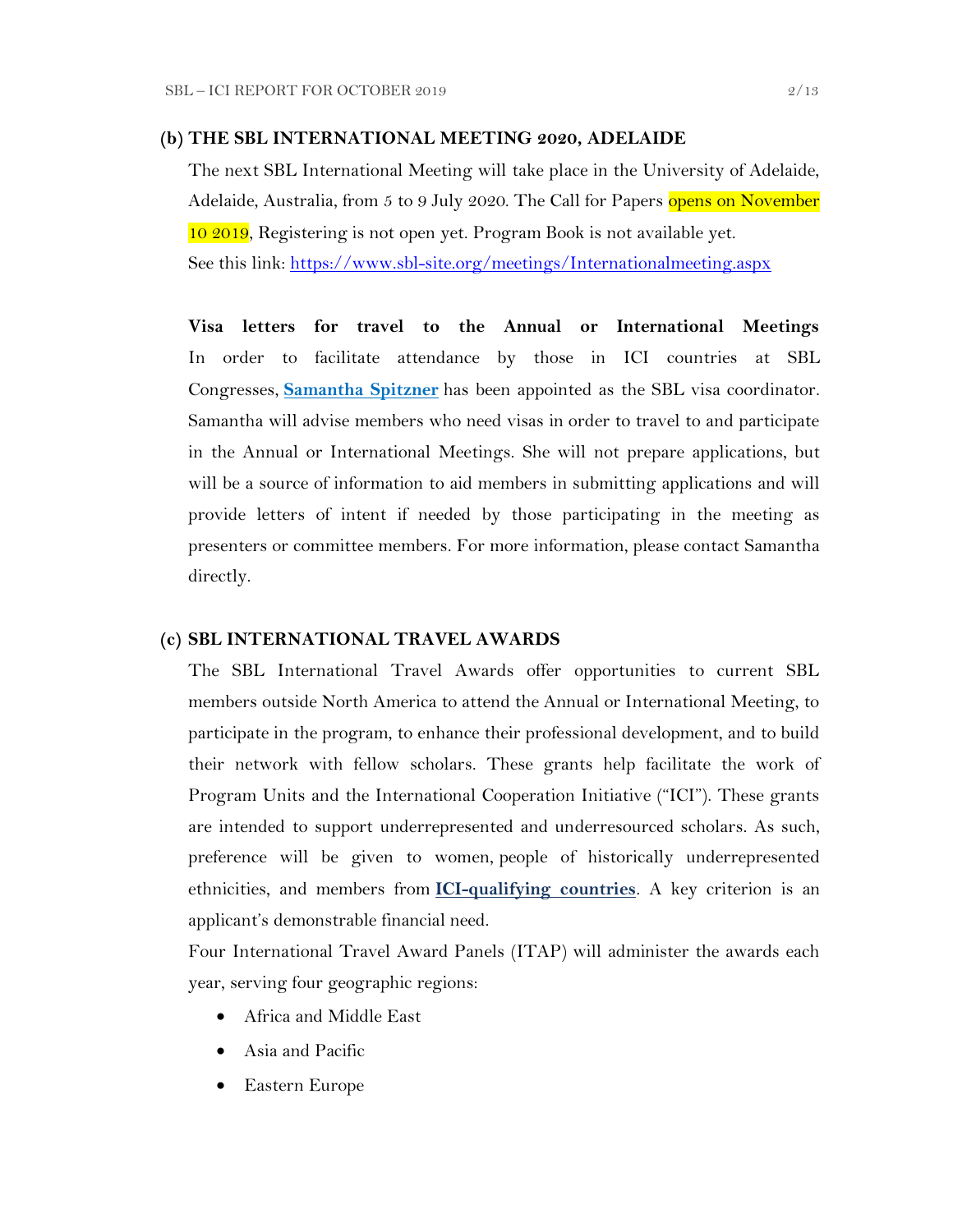Latin America and Caribbean

For awards offered in 2020, each ITAP will administer \$3,000 in awards in each region. The panels may determine the best distribution of funds (e.g., as one \$1000 and one \$2000 award, or as three awards of \$1000 each). The applicants must attend the Annual or International Meetings, but may or may not participate in the program, depending upon their needs expressed in the application. All grants include lodging (one room, single or shared) for four nights and complimentary meeting registration. Recipients may not have attended an Annual or International Meeting within the last five (5) years.

<https://www.sbl-site.org/membership/AMtravelgrant.aspx>

## **(d) PUBLICATION IN [ANCIENT NEAR EAST MONOGRAPHS](http://www.sbl-site.org/publications/Books_ANEmonographs.aspx) (ANEM)**

ANEM is a series that was established by the SBL at the request of the International Cooperation Initiative (ICI), jointly published with the Universidad Católica Argentina's Centro de Estudios de Historia del Antiguo Oriente (CEHAO) and co-edited by Jeffrey Stackert and Juan Manuel Tebes. The series publishes volumes on the Ancient Near East (including ancient Israel) both in print and electronically, making them freely available for download. Paperback and hardback versions of the volumes are available, for a reasonable price.

To view the volumes published in the series, please go to

[http://www.sbl-site.org/publications/Books\\_ANEmonographs.aspx](http://www.sbl-site.org/publications/Books_ANEmonographs.aspx) (SBL English version)

<http://www.uca.edu.ar/anem> (CEHAO Spanish version)

The latest volume in ANEM is:

**SCHELLENBERG, Annette, Thomas KRUGER (eds.) Sounding Sensory Profiles in The Ancient Near East. Ancient Near East Monographs – Monografías sobre el Antiguo Oriente, Volume 25. Atlanta: Society of Biblical Literature – Centro de Estudios del Antiguo Oriente, 2019. 422 pp. ISBN 9781628372410**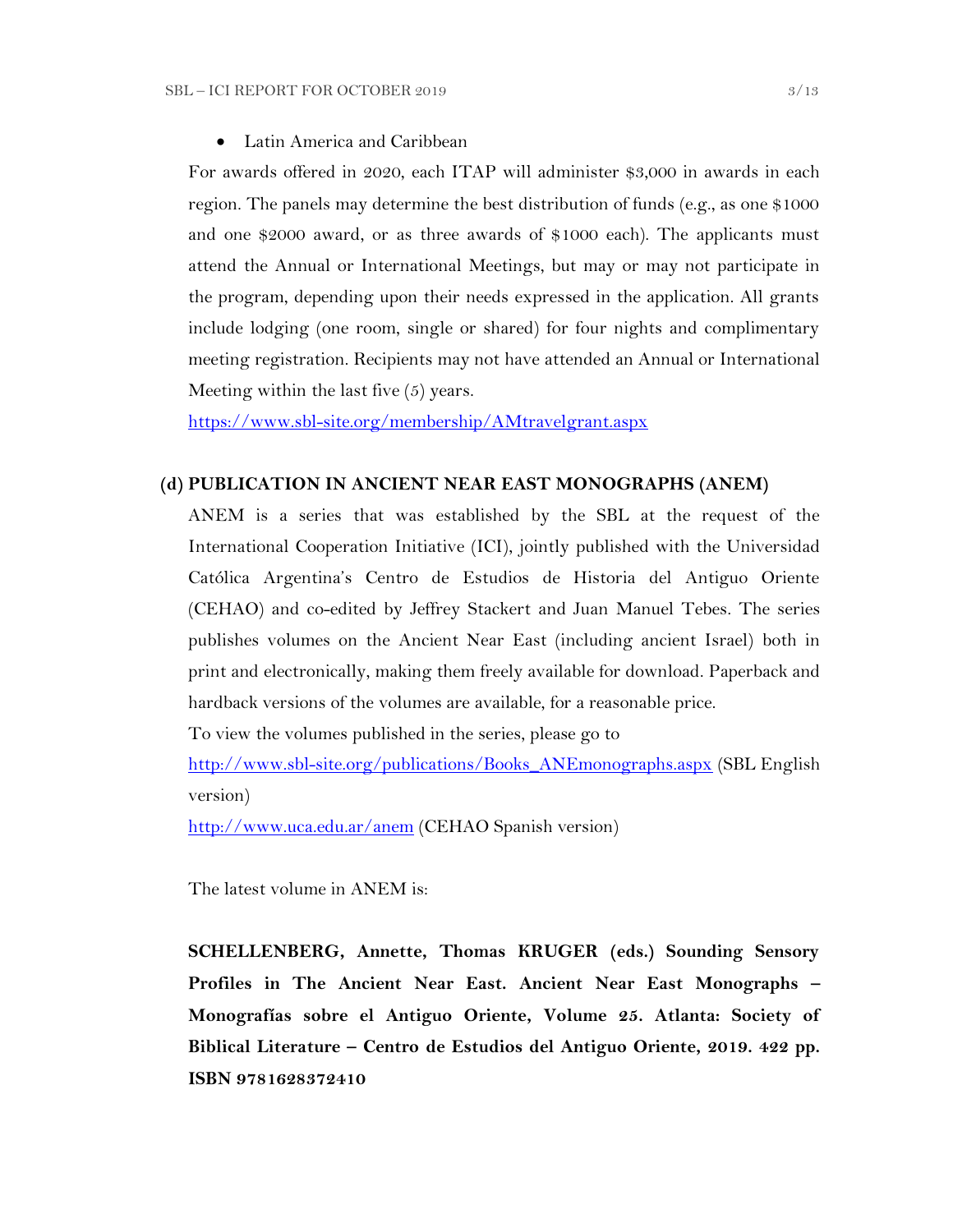An interdisciplinary essay collection from an international group of experts.

For several decades sociologists and cultural anthropologists have intensively researched the role of the senses in a variety of cultures, and their studies show how diverse cultures understand and evaluate the five or more senses differently. In this collection of eighteen essays, biblical and ancient Near Eastern scholars, as well as cultural anthropologists, apply the questions and methods from anthropological and sociological studies to Israel, Mesopotamia, and Egypt. Experts offer insights into the meaning of the senses in the ancient world, examining the classical senses (seeing, hearing, touching, smelling, tasting) as well as other senses (such as kinesthesis and the sense of balance) and sense-related issues (such as disgust, sensory imagination, and disabilities). This collection provides a stimulus and a basis for students and scholars to explore the senses in the ancient Near East.

Features:

- Exploration of the relationship between sensory experience and reasoning.
- Assessments of how theory and practice of the senses relate to each other.
- Essays examining connections between emotions and senses.

## **(e) PUBLICATION IN INTERNATIONAL VOICES IN BIBLICAL STUDIES (IVBS)**

IVBS is a series that was established by the SBL at the request of the International Cooperation Initiative (ICI), and which is co-edited by Monica Melanchthon and Jione Havea. IVBS encourages in particular submissions from scholars in the present seven international regions for which it has editorial boards: Africa, Central and Eastern Europe, Latin America, Middle East-South Asia, Northeast Asia, Pacific, and Southeast Asia. Interregional collaborations are also welcome. IVBS publishes works in English and in any other language for which its editors can find qualified peer reviewers. Any work published in IVBS is freely available to anyone in perpetuity. The series publishes work generally in the area of reception history and criticism. The scope is not limited to any particular biblical text or historical timeframe. The works will mainly be published in English and, wherever possible, also in primary languages of authors. For more information please go to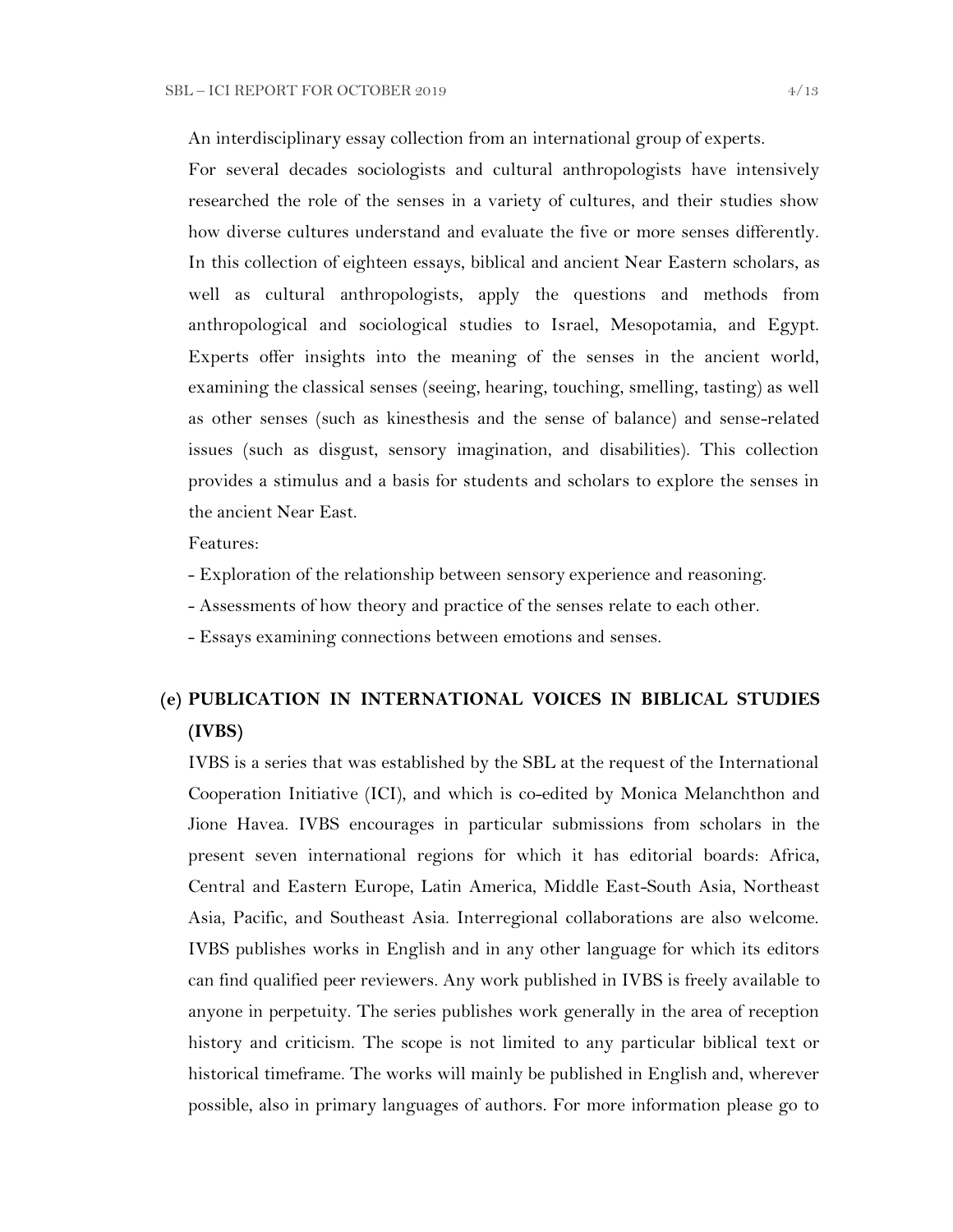[http://ivbs.sbl-site.org/home.aspx.](http://ivbs.sbl-site.org/home.aspx) If you would consider publishing your work in this series, feel free to contact one of the two general editors, [Monica Melanchthon](mailto:ivbs2010@gmail.com) or [Jione Havea.](mailto:jioneh@nsw.uca.org.au)

The latest volume in IVBS is:

# **Byung-Mu Ahn, Hanna in (Translator), Wongi Park (Translator). Stories of Minjung Theology: The Theological Journey of Ahn Byung-Mu in His Own Words Atlanta: SBL Press, 2019.**

Trace the theological awakening of one of the foremost Asian theologians.

This autobiography combines the personal story of theologian Ahn Byung-Mu with the history of the Korean nation in light of the dramatic social, political, and cultural upheavals of the 1970s. This book traces Ahn's journey from his childhood in Korea under Japanese colonial rule, to his study in Germany, his return to Korea, through his realization of the unsuitability of German scholarship to his own Korean context. It records the history of minjung (the people's) theology that emerged in Asia, Ahn's involvement in it, and his interpretations of major Christian doctrines such as God, sin, Jesus, and the Holy Spirit from the minjung perspective.

Features:

- The first English translation of Ahn's autobiography, considered one of the best works in minjung theology and contextual biblical interpretation.

- Conversations between Ahn and young Korean theologians.

- An introductory essay that situates Ahn's work in its context and discusses the place and purpose of minjung hermeneutics in a vastly different Korea.

## **(f) ICI ONLINE BOOK REPOSITORY**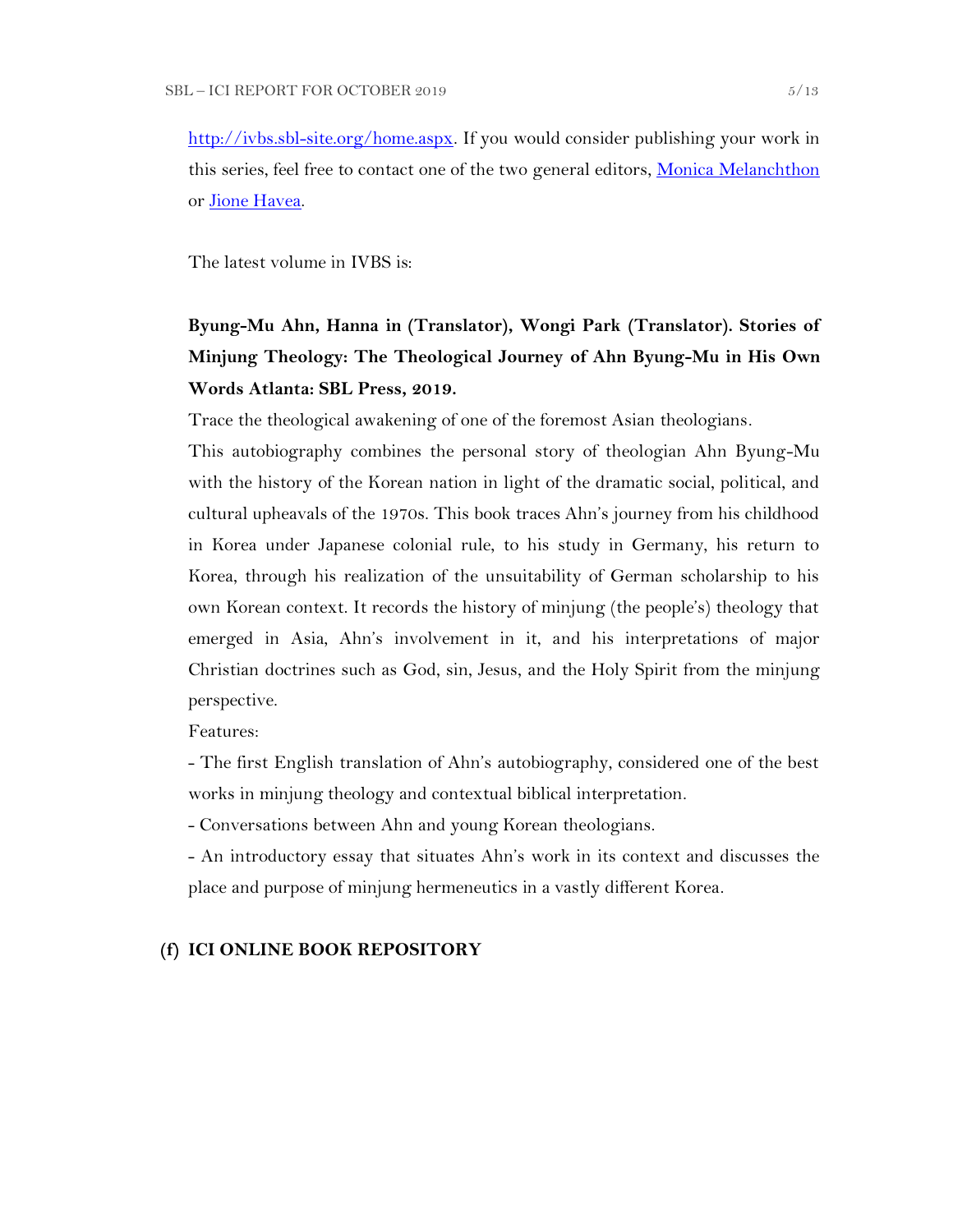For a **full alphabetic list of all publications available for free in the ICI book repository program**, please go to:

[http://www.sbl-site.org/publications/Books\\_ICIbooks.aspx](http://www.sbl-site.org/publications/Books_ICIbooks.aspx)

#### New books added to the repository!:

# **White, L. Michael, and G. Anthony Keddie. Jewish Fictional Letters from Hellenistic Egypt: The Epistle of Aristeas and Related Literature. Writings from the Greco-Roman World 37. Atlanta: SBL Press, 2018.**

The Greek text Epistle of Aristeas is a Jewish work of the late Hellenistic period that recounts the origins of the Septuagint. Long recognized as a literary fiction, the Epistle of Aristeas has been variously dated from the third century BCE to the first century CE. As a result, its epistolary features, and especially those in which the putative author, Aristeas, addresses his brother and correspondent, Philocrates, have largely been ignored. In light of more recent scholarship on epistolary literature in the Greco-Roman world, however, this volume presents for the first time a complete Greek text and English Translation with introduction, notes, and commentary of the Epistle of Aristeas with key testimonia from Philo, Josephus, and Eusebius, as well as other related examples of Jewish fictional letters from the Apocrypha and Pseudepigrapha.

# **Darnell, John Coleman, and Colleen Manassa Darnell. The Ancient Egyptian Netherworld Books. Writings from the Ancient World 39. Atlanta: SBL Press, 2018.**

The ancient Egyptian Netherworld Books, important compositions that decorated the New Kingdom royal tombs in the Valley of the Kings, present humanity's oldest surviving attempts to provide a scientific map of the unseen realms beyond the visible cosmos and contain imagery and annotations that represent ancient Egyptian speculation (essentially philosophical and theological) about the events of the solar journey through the twelve hours of the night. The Netherworld Books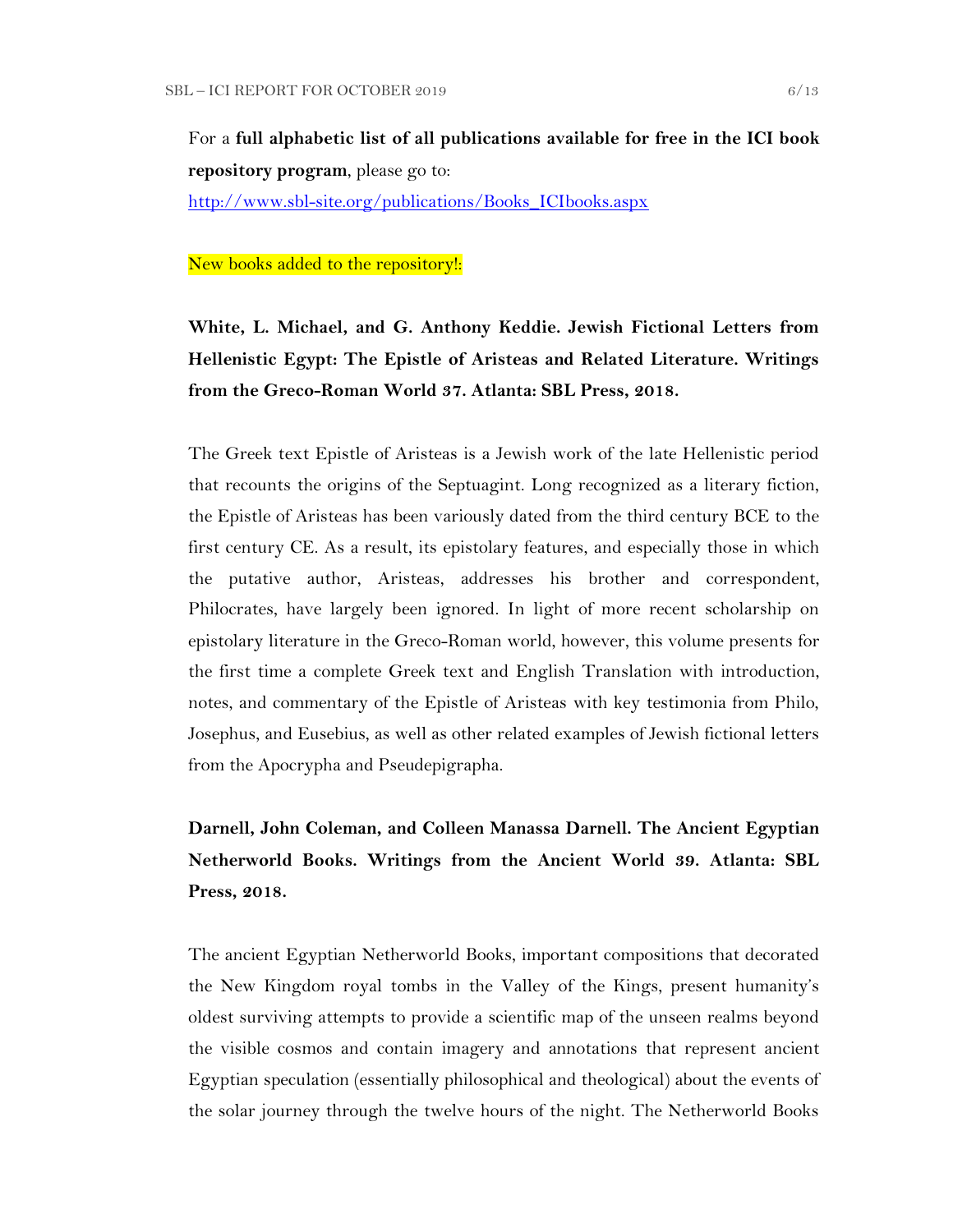describe one of the central mysteries of Egyptian religious belief—the union of the solar god Re with the underworldly god Osiris—and provide information on aspects of Egyptian theology and cosmography not present in the now more widely read Book of the Dead. Numerous illustrations provide overview images and individual scenes from each Netherworld Book, emphasizing the unity of text and image within the compositions. The major texts translated include the Book of Adoring Re in the West (the Litany of Re), the Book of the Hidden Chamber (Amduat), the Book of Gates, the Book of Caverns, the Books of the Creation of the Solar Disk, and the Books of the Solar-Osirian Unity.

**Garroway, Kristine Henriksen. Growing Up in Ancient Israel: Children in Material Culture and Biblical Texts. Archaeology and Biblical Studies 23. Atlanta: SBL Press, 2018.** 

Growing Up in Ancient Israel uses a child-centered methodology to investigate the world of children in ancient Israel. Where sources from ancient Israel are lacking, the book turns to cross-cultural materials from the ancient Near East as well as archaeological, anthropological, and ethnographic sources. Acknowledging that childhood is both biologically determined and culturally constructed, the book explores conception, birth, infancy, dangers in childhood, the growing child, dress, play, and death. To bridge the gap between the ancient world and today's world, Kristine Henriksen Garroway introduces examples from contemporary society to illustrate how the Hebrew Bible compares with a Western understanding of children and childhood.

**Solevåg, Anna Rebecca. Negotiating the Disabled Body: Representations of Disability in Early Christian Texts. Early Christianity and Its Literature 23. Atlanta: SBL Press, 2018.** 

Anna Rebecca Solevåg explores how nonnormative bodies are presented in early Christian literature through the lens of disability studies. In a number of case studies, Solevåg shows how early Christians struggled to come to terms with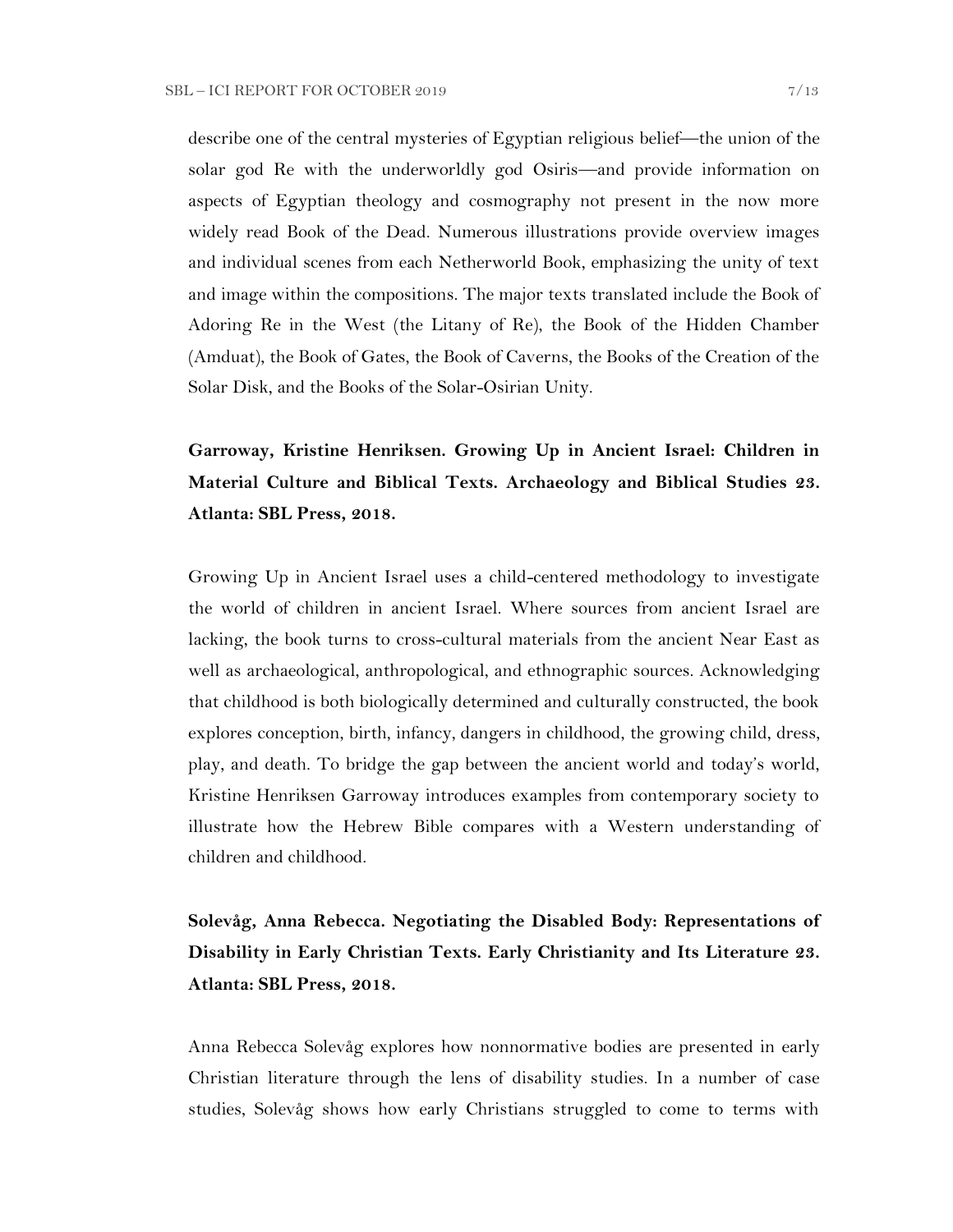issues relating to body, health, and dis/ability in the gospel stories, apocryphal narratives, Pauline letters, and patristic expositions. Solevåg uses the concepts of "narrative prosthesis," gaze and stare, stigma, monster theory, and crip theory to examine early Christian material to reveal the multiple, polyphonous, contradictory ways in which nonnormative bodies appear.

### **(g) JSTOR**

JSTOR provides free or low cost access to more than 1,500 institutions in 69 countries.

More than 1,500 institutions in Africa and other developing nations receive access to JSTOR free of charge or for steeply reduced fees. This is made possible through a combination of philanthropic support and the fees paid by libraries in other countries around the world, as well as publishers' eagerness to support this work. More information is available about JSTOR's [African Access](http://about.jstor.org/libraries/african-access-initiative)  [Initiative](http://about.jstor.org/libraries/african-access-initiative) and [Developing Nations Access Initiative](http://about.jstor.org/libraries/developing-nations-access-initiative) programs.

### Need JSTOR Access?

As part of your Society of Biblical Literature membership, save 50% on the annual JPASS plan, your personal access to the JSTOR archive. With more than 1,900 scholarly journals, JSTOR is one of the world's leading academic databases. Millions of users worldwide rely on JSTOR for research, fact checking, and book reviews. This discounted subscription includes unlimited reading access and 120 article downloads. JSTOR adds new titles every month so you'll have a growing collection of the world's leading peer-reviewed journals only a click away.

To access the discounted JPASS, log-in to the SBL website with your member ID. Just below where you entered your member ID, click membership benefits. You will see JSTOR's JPASS among the benefits and a link "To get your savings: click here."

### **(h) ICI TEACHING COLLABORATION PROGRAM**

In order to facilitate the exchange of scholars and institutions in biblical studies across the globe, a teaching collaboration program is run by the ICI. The facility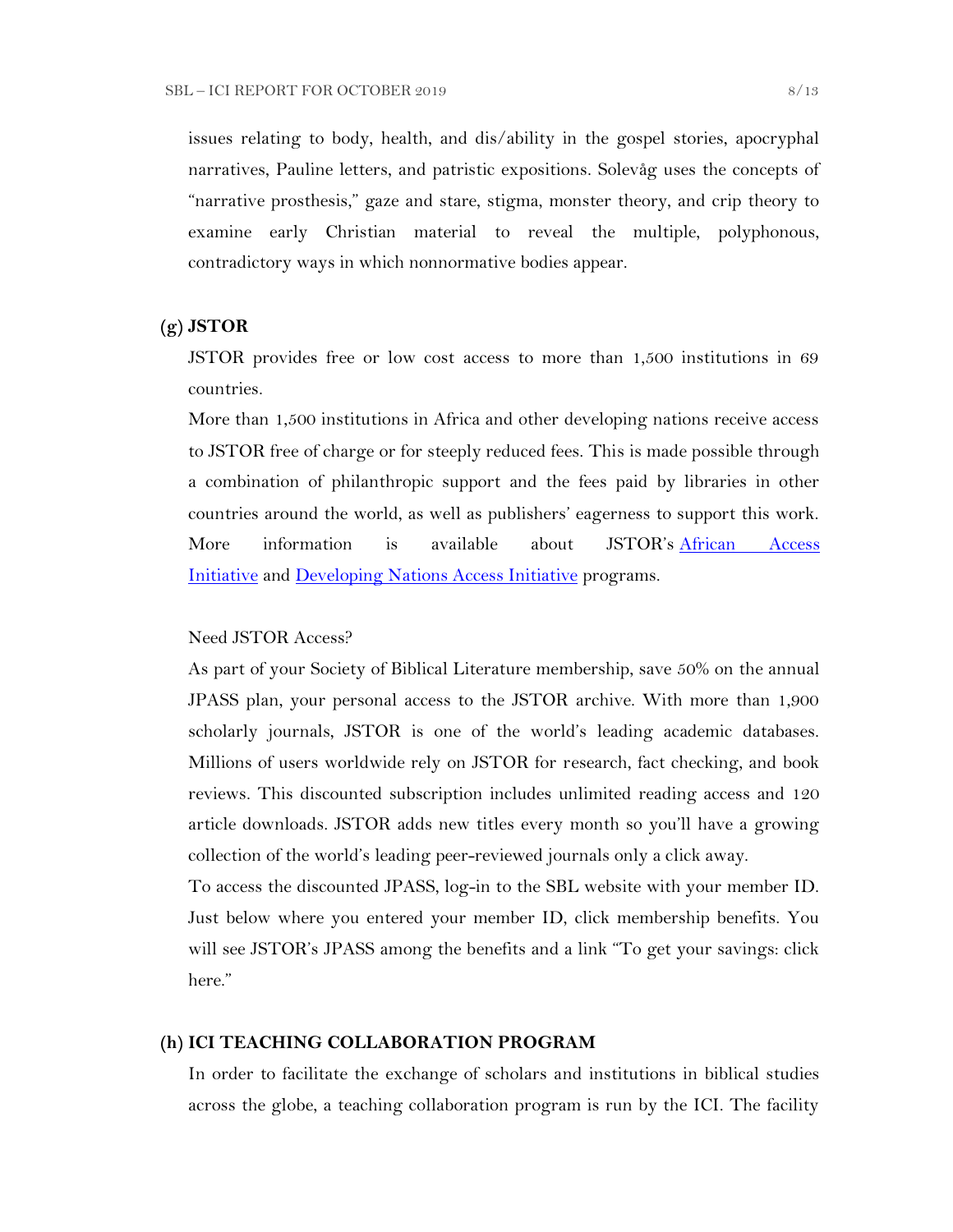consists of lists of scholars and institutions interested in exchanges that are made available on the SBL website.

See: [http://sbl-site.org/educational/ICITeaching.aspx.](http://sbl-site.org/educational/ICITeaching.aspx) If you or your institution is interested in such collaboration, please visit the site and enroll yourself in these lists. For more information, contact **Jackie du Toit**.

## **(i) SBL WOMEN'S ARCHIVE PROJECT NEW!**

The number of women and the types of roles they hold in the SBL have been increasing since Anna Ely Rhoads joined in 1894. Women push methodological boundaries, teach and mentor students, and support guild initiatives by serving as editors, program chairs, committee members, and officers. To honor women's accomplishments and to consider the unique challenges they continue to face, the Society is developing a digital archive to preserve the stories of women in the guild. We invite women members to share their personal stories through video, audio, pictorial, and written reflections. Submissions will become part of the official SBL archival records. It is our hope that this will become the first of many archive projects that will preserve the unique experience of members from a guild that continues to grow, change, and become more inclusive.

For more reflection guidelines and submission instructions, see the SBL Women's Archive [page.](https://nam04.safelinks.protection.outlook.com/?url=http%3A%2F%2Fr20.rs6.net%2Ftn.jsp%3Ff%3D001UxB5SQIuVUKz9COuM3IsPWnWKqoK39z2VG4xqTm8KZlA_ZE17Z7Fa2PmCgTjMMxZJIpcAIjlvUF-irxd2rwYbEMLTrV0K_WM51IpZKkkhMDgd8_9aVPRw3rlId_KW8E944PO6OC3qczzRWSY7H-TuxvuErx13KKirGuJ38oWvop66nka2FiuLpzq0iT-us5e%26c%3DQ2tCZ6oCYeHLWgeasA7YFffpqmCkeEopn2jFFHww1HRSHdGZkow9Cg%3D%3D%26ch%3Dndma_uDxhxPhjRABmkw-gBQiRkfwAotBZK8Ps3z0wu4oDwHg9u9sLg%3D%3D&data=02%7C01%7CWALFORD_ND%40mercer.edu%7Cf513cd74ff8548bede3608d6b5da7f75%7C4fb34d2889b247109bcc30824d17fc30%7C0%7C0%7C636896347381808305&sdata=tiSsidRd6oL6K11UbD%2BSSPY7fRIjvdDnpsEU3BWCZRg%3D&reserved=0) Check out the [FAQ](http://r20.rs6.net/tn.jsp?f=001daD3lBrhj8ZbS8-GLHmkkfCXBAC1VygxiIGaWr04TSwAe6xpaQQvNJKWplVAEpG6TEU1_8KlnBObWx0oZC8x7WoLEp77_1CFtxX0KaAFLBjOBdYTd2f5qgWSoEYDRce9P__OLb1j9qY-AF3VQc1Y44LRzHcBpPqZU-EHsK1QZTJIoW4LFbKk7i8Ng-wzmNHDH6gAjZEh02zQc7Hju5X1UnsIvXFI2f0S&c=eIPPqaSd2_Vy4YClv5OeeUxZS30eJVZ-NpEqtmoT_RO1qkg45kBI_g==&ch=TNoNbOW4OE_N3IXbNrssVzBYer7u1PunhQWZuBYieCMVeDT7hGjUZQ==) for additional information about this project and the archive.

#### **(j) JOURNAL OF BIBLICAL LITERATURE (JBL) ARCHIVE**

Take note that an archive with JBL articles from volume 122.1 of 2003 through volume 130.1 of 2011 is available online to people accessing the SBL website from any ICI country. See http://www.sbl-site.org/publications/ICI\_JBLarchive.aspx. All articles in those volumes can be downloaded for free!

### **(k) THE SBL WEBSITE**

The SBL website (on the SBL Press page) has a facility where one can search the full text of all SBL books! For this very convenient tool, see: <http://sbl-site.org/publications/default.aspx>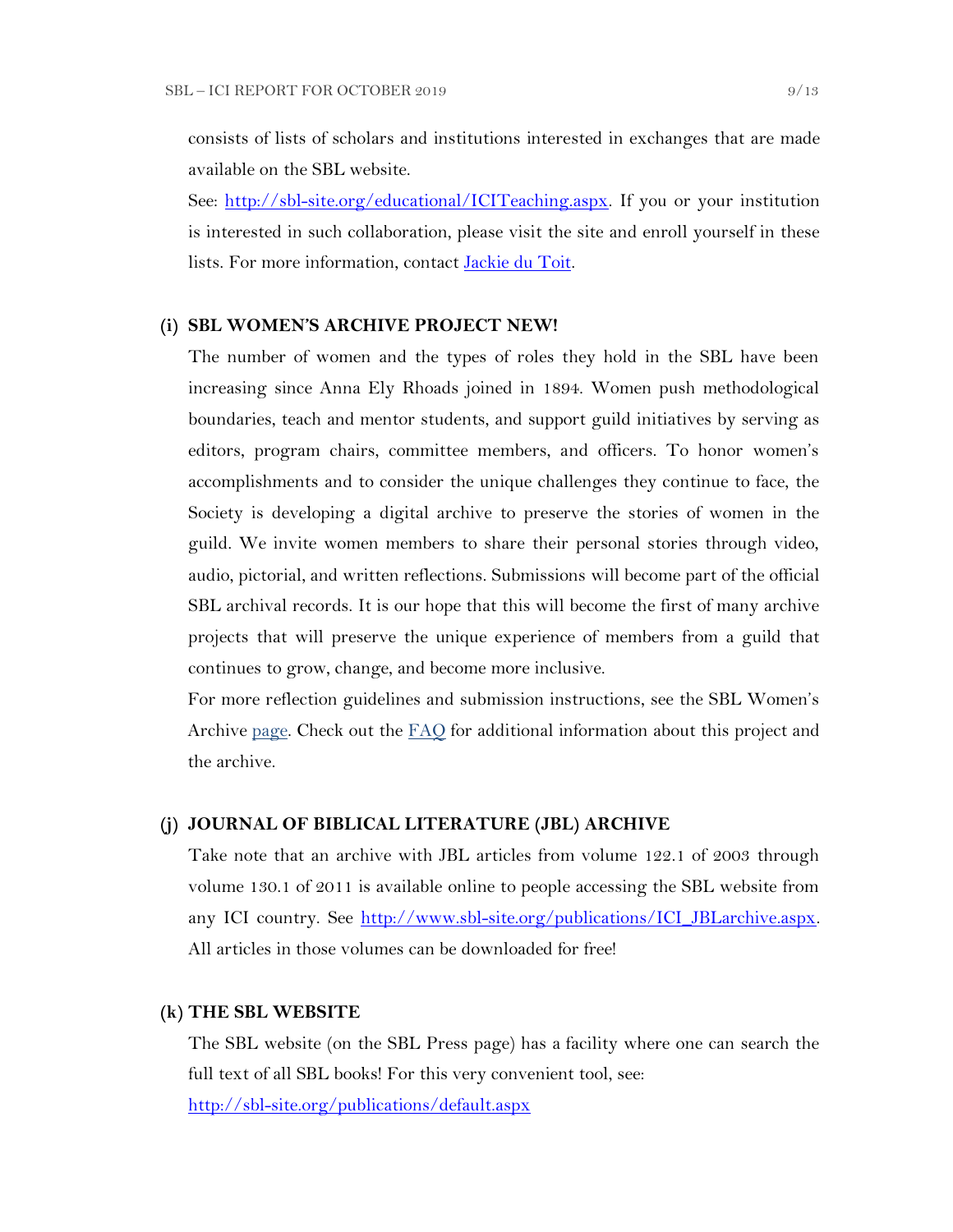SBL – ICI REPORT FOR OCTOBER 2019 10/13

For searching reviews of a vast number of academic publications, see the website of Review of Biblical Literature (RBL) at (you have to log in with your membership number):

<http://www.bookreviews.org/>

## **(l) EVENTS**

The SBL maintains a significant list of events taking place anywhere in the globe. For the full list please go to<http://www.sbl-site.org/meetings/events.aspx> A selection of events is listed below—mainly those taking place in ICI regions. Please provide information on conferences in your region, including calls for papers, to Sharon Johnson at  $\frac{\text{sharon.}(\partial s\text{bl-site.} \text{org.}}{\text{gl.}(\partial s\text{bl-site.}})$ 

## **2020**

### **1/15 Application Deadline: Oxford Summer School in Greek Palaeography**

The eighth Lincoln College International Summer School in Greek Palaeography will be held on 27 July - 1 August 2020. The school offers a five-day introduction to the study of Greek manuscripts through ten reading classes, three library visits and five thematic lectures. The school is intended for students of Classics, Patristics, Theology, Biblical or Byzantine Studies. Applications and references must be received not later than 15 January 2020.

<http://www.linc.ox.ac.uk/Greek-Palaeography-About>

#### **3/31 Deadline: Call for Papers**

## **Colloquium Biblicum Lovaniense LXIX, 2020 (President: Jan Willem van Henten, University of Amsterdam)**

The reception history of the four Books of the Maccabees is as rich as it is diverse. The relevance of these books is apparent from the multi-faceted ongoing recent scholarship, which can be characterized by the incorporation of literary approaches, a renewed interest in historical issues and the contemporary political and cultural contexts of the books, a more systematic discussion of religious and theological themes and a more intense study of the reception history. Nevertheless,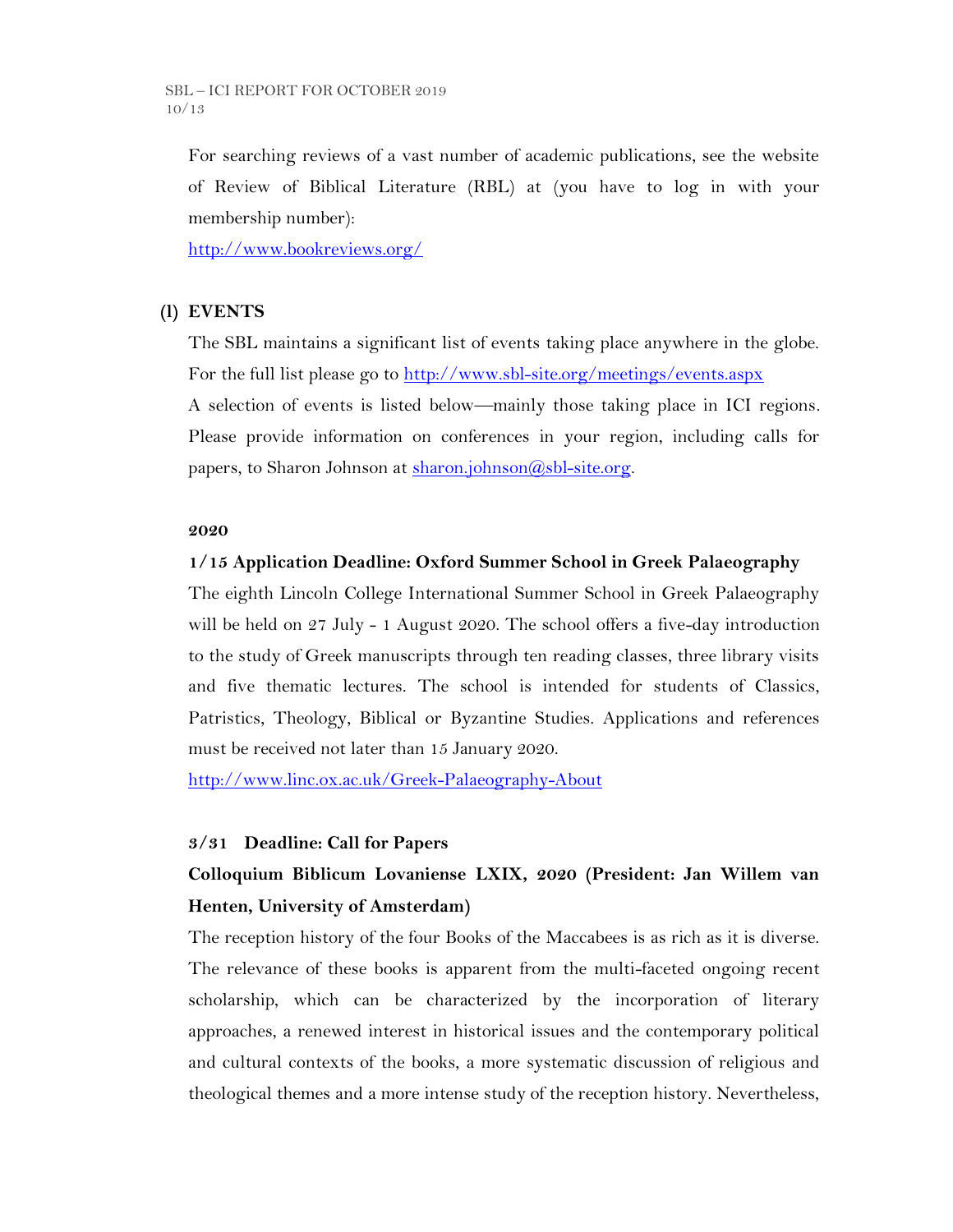we are still in need of elaborate analyses of the literary aspects of the Maccabean Books. The recent publication of a decree during Seleucus IV's rule calls for a reassessment of 1 and 2 Maccabees as historical sources as well as renewed contextualizations of the books as historical documents. How do the Maccabean books articulate the interactions of religion with politics and culture? What could be the theological relevance of 1-4 Maccabees? Finally, the reception history of the Maccabean Books also deserves further study.

CALL FOR SHORT PAPERS: Short paper proposals (including name, institutional affiliation, postal address, e-mail address, title and abstract of ca. 200 words) should be sent to: Jan Willem van Henten, President CBL 2020, j.w.vanhenten@uva.nl no later than 31 March 2020.

[https://theo.kuleuven.be/en/research/centres/centr\\_collbibl](https://theo.kuleuven.be/en/research/centres/centr_collbibl)

## **4/30 CFP Deadline: Women and Gender in the Bible and the Biblical World**

"Open Theology" ([http://www.degruyter.com/view/j/opth\)](http://www.degruyter.com/view/j/opth) invites submissions for the topical issue "Women and Gender in the Bible and the Biblical World", prepared in collaboration with the conference "Women and Gender in the Bible and the Ancient World", held by University of Glasgow.

<https://www.degruyter.com/page/1972>

## **7/5-7/9 2020 SBL International Meeting**

University of Adelaide, Adelaide Australia <https://www.sbl-site.org/meetings/Internationalmeeting.aspx>

## **7/22- 7/24 Colloquium Biblicum Lovaniense LXIX, 2020**

The Colloquium Biblicum Lovaniense is an annual international conference on Biblical Studies jointly organised by the theological faculties of the Katholieke Universiteit Leuven and the Université Catholique de Louvain. The meetings take place in the Faculty of Theology and Religious Studies at the KU Leuven and are alternately dedicated to a topic in Old and in New Testament Studies. The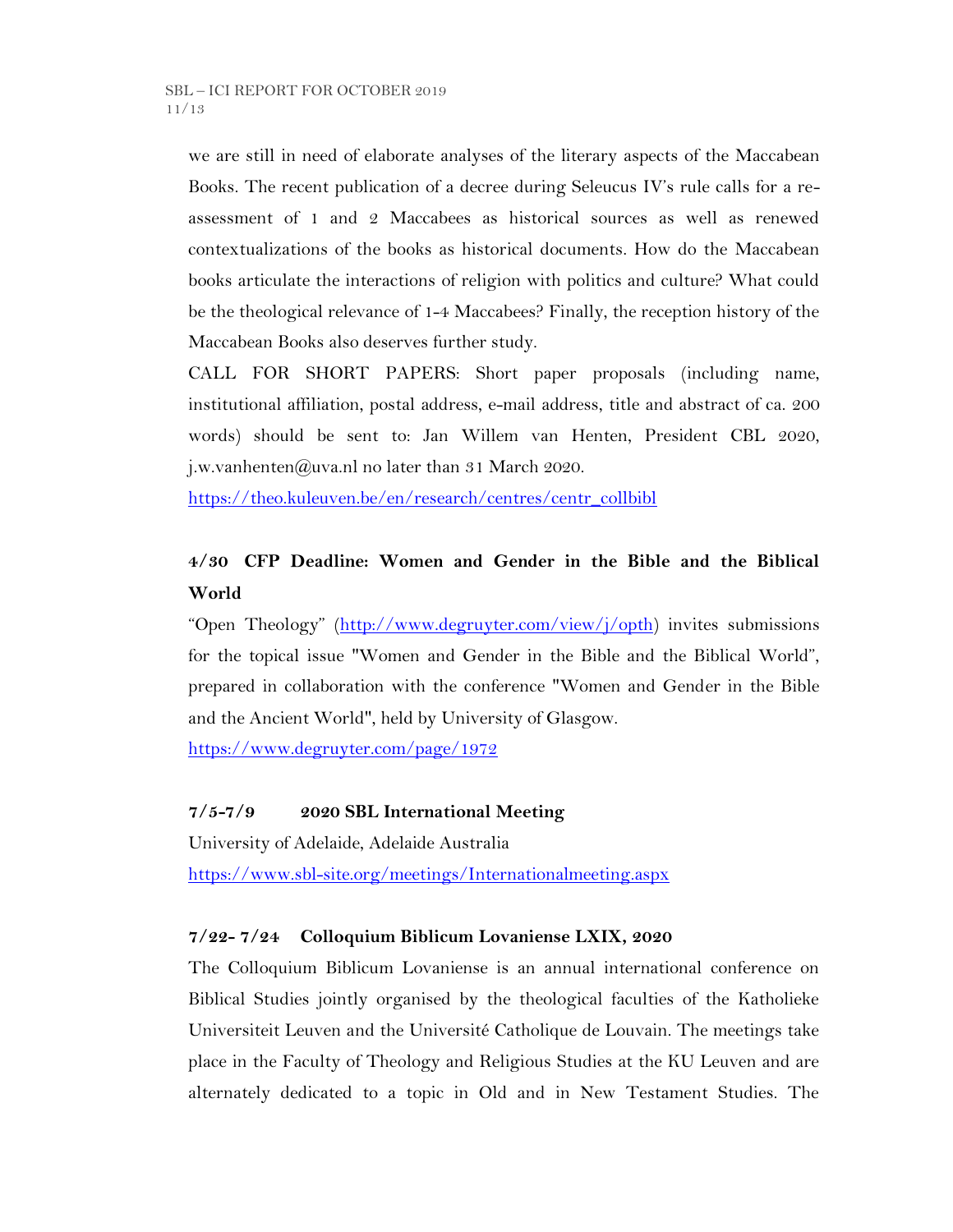Colloquium offers a forum and meeting place for research and scholarly discussion in the field of Biblical Studies. As a rule the annual conference focuses on a biblical book or a collection of writings, but it also addresses thematic subjects.

[https://theo.kuleuven.be/en/research/centres/centr\\_collbibl](https://theo.kuleuven.be/en/research/centres/centr_collbibl)

## **(m) SBL EDUCATIONAL RESOURCES FREELY AVAILABLE**

There are links to numerous educational resources on the SBL website. The following are freely available: (i) Resources on Teaching the Bible; (ii) Freely downloadable Hebrew, Greek and Transliteration fonts (amongst others); (iii) Resources on Bible translations and commentaries; and (iv) Research tool resources.

See<http://sbl-site.org/educational/default.aspx>

Also remember to check the newly-developed **Bible Odyssey** online portal. See [www.bibleodyssey.org.](http://www.bibleodyssey.org/) This portal offers wonderful educational resources, but also resources for broader popular audiences. Use this site to popularize our academic studies in faith communities!

Any topics you would like to see Bible Odyssey address? Just send a message to: [bow@sbl-site.org](mailto:bow@sbl-site.org)

## **(n) PLEASE PASS ON THE INFORMATION**

Please share this newsletter with your colleagues and students and become a liaison for your institution and SBL. (Please contact our liaison officer, [Jackie du](mailto:dutoitjs@ufs.ac.za)  [Toit,](mailto:dutoitjs@ufs.ac.za) if you would like to assist as contact person in your region.) Your advocacy for ICI strengthens biblical studies as a discipline and builds relationships in the global community. Thank you to those who have done so in the past—we also receive letters from people who received the newsletter from someone else.

Thanks a lot for your interest and spread the word! Juan